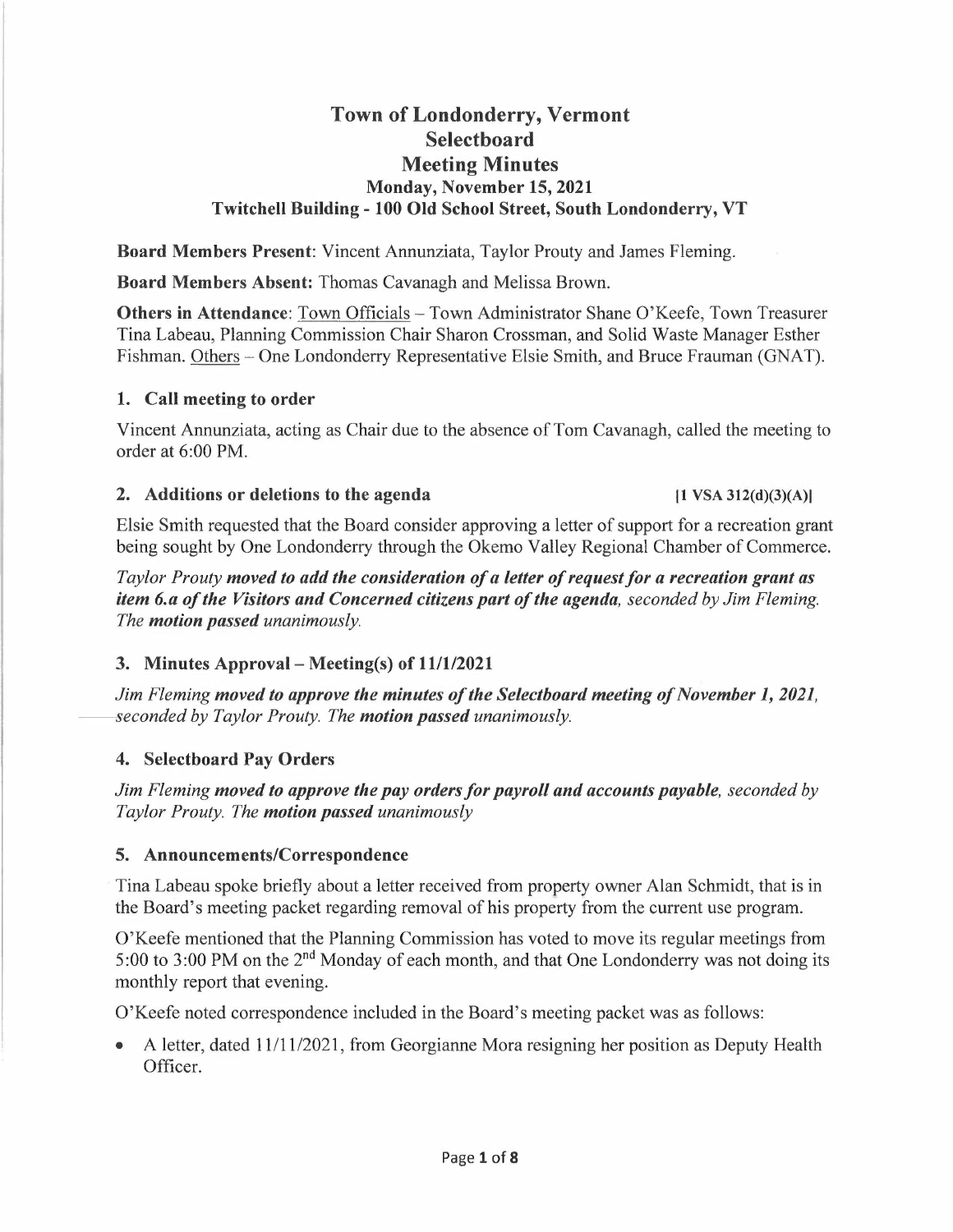- A 10/29/2021 letter from the Windham County Sheriff indicating the department's FY2023 service contract rates will be increasing from \$41.00/hour to \$48.50/hour. It was mentioned that this is a significant increase, but that rates did not increase the previous year
- Regarding the PF AS contamination of the former septage fields, a letter from Vermont DEC's Residuals Management & Emerging Contaminants Program of 11/10/2021 accepting the Town consultant's sampling results and requesting a post closure corrective action plan. He added that the consultant, Waite-Heindel, will provide the Town with a proposal for the action plan for consideration by the Board at a future meeting, and that there will be an ongoing twice-per-year sampling obligation for the foreseeable future.
- A 10/26/2021 letter from the Preservation Trust of Vermont forwarding the Town \$10,000 for the Town Hall restoration project.
- A letter from VTrans, dated 11/3/2021, noting that the Town's application for funding for the replacement of culvert  $#12$  on Spring Hill Road under the Municipal Highway & Stormwater Mitigation Program was not approved.
- An article from the  $11/7/2021$  Bennington Banner on the recent votes at the special Town Meeting.
- A filing with the Vermont Superior Court on the Vermont Woodchips zoning cases asking for a continuation of the trial start until May 2022.
- Emails from 11/3/2021 regarding the continued interest of the Phoenix Fire Company #6 in using the Town's diesel fuel at the Town Garage.
- A letter dated  $11/5/2021$  from property owner Alan Schmidt regarding his payment under protest of taxes due to removal from current use tax status.

# **6. Visitors and Concerned Citizens**

# **a. One Londonderry - Request for letter of support for recreation grant**

Elsie Smith spoke about One Londonderry working with the Okemo Valley Reginal Chamber of Commerce on a regional Vermont Outdoor Recreation Communities (VORAC) grant, which in Londonderry is proposed to fund a trails brochure, map and signage, and for some preliminary mapping of the Shamberg property. She noted that the project budget for Londonderry is \$7,500 and that the Chamber would front the funds for the reimbursement grant, and requested that the Board provide a letter of support. She provided the Board with a draft a letter to consider.

*Taylor Prouty moved to authorize the acting Chair to sign a letter of support for the VORAC grant application, seconded by Vincent Annunziata. The motion passed unanimously.* 

Smith left the meeting at 6:12 PM.

# **7. Town Officials Business**

# **a. Town Treasurer - Year-to-date budget review**

Labeau noted that she did not have the information for the Board, and it was agreed to pass over this agenda item.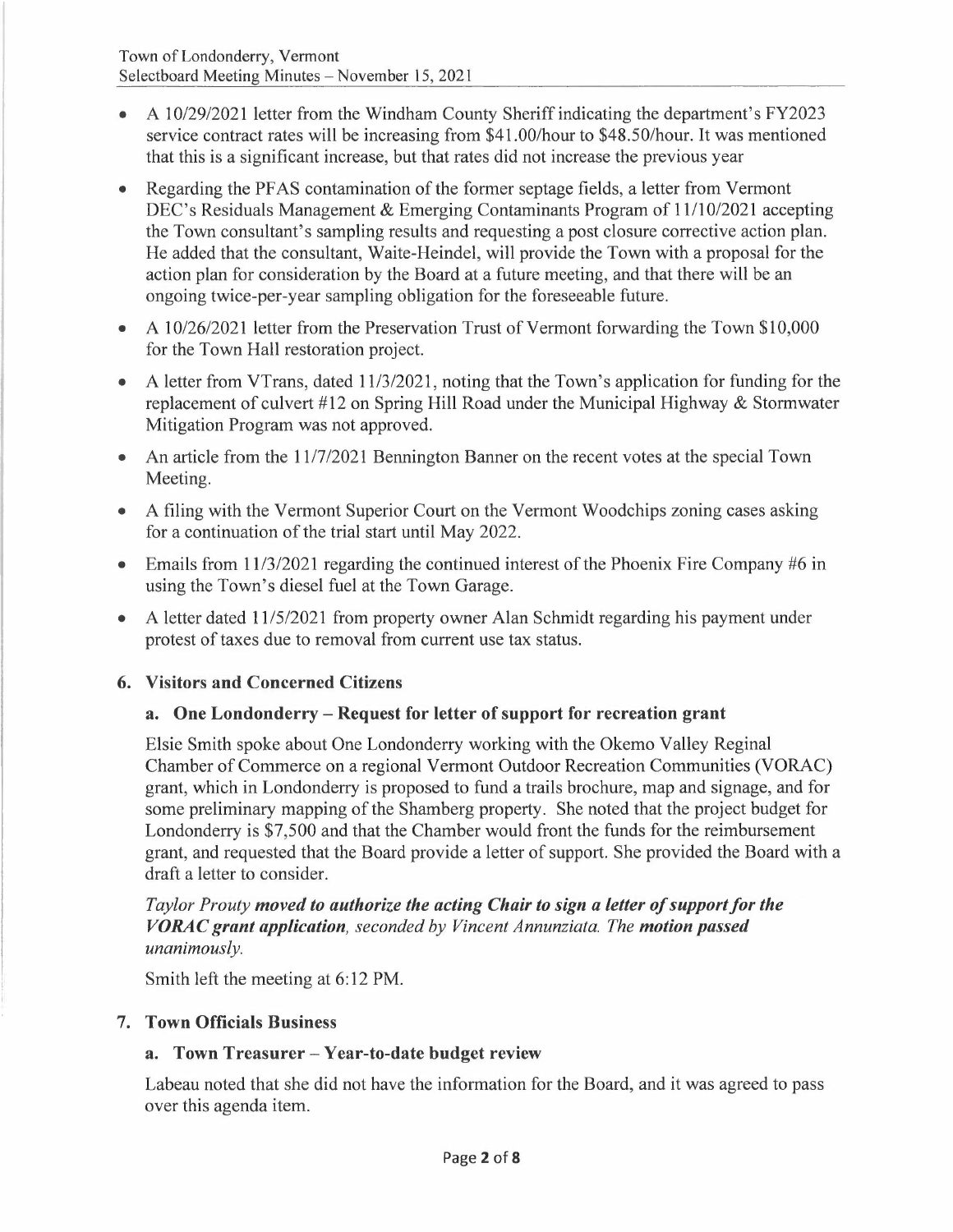### **b. Planning Commission - Monthly update**

Sharon Crossman provided updates as follows:

- On the North Village Main Street Study and Master Plan project, round two of public meetings with the project consultant, following those held on October 7<sup>th</sup>, are planned for November 18<sup>th</sup>. The first meetings, one held virtually via Zoom software and the other inperson at the offices on Neighborhood Connections, introduced the consultants, Stevens & Associates, to the community and people heard about how they would be working up redevelopment scenarios. The second round of meetings would be held at 3 :30 PM and 6:30 PM in the same manner as the first, and the consultants will go over graphic scenarios that they have developed, including maps of potential future plans that address the opportunities and constraints of the study area. The meetings will be video recorded. The consultants would then narrow down and refine plans to a small number of alternatives that are acceptable and desirable to the community, which would be presented to the public in December. She added that the consultants are on schedule.
- The Water-Wastewater project is still in process, with Health Officer Rich Phelan handling ongoing water testing. The project will be concluded by the end of the year.
- On the proposed zoning bylaw overhaul, we have lost contact with the Town's consultant, she mentioned, and O'Keefe will try to reach her to help conclude the project.
- The first phase of the Town Hall restoration project is complete, she reported, and the work done was eligible for the Town to draw down the \$10,000 Preservation Trust of Vermont (PTV) grant that derived from unspent funds from a previous PTV grant from some years ago. She added that by closing out that old grant the Town may now be eligible for a new PTV grant for up to \$200,000.
- The Commission will schedule its regular meetings, held on the  $2<sup>nd</sup>$  Monday of the month, to begin at 3:30 PM due to early darkness in winter.

# **8. Transfer Station/Solid Waste Management**

#### **a. Updates**

Esther Fishman mentioned that the first budget meeting for solid wase management services is the following week, and there will be budget changes due to the new solid waste handling contracts and hazardous waste disposal will be increasing, she noted.

# **b. Request for Transfer Station fee waiver - South Londonderry Free Library**

Fishman explained the application, which she said was reasonable, but she questioned the amount of trash reported as being generated by the facility (one medium-sized bag) and will meet with Library staff to go over this provide information on waste disposal, as it is assumed that much of what is generated would be paper. Annunziata noted that it is likely that tissues, paper towels and the like may be the bulk of the trash.

*Jim Fleming moved to approve the request to waive transfer station fees for the South Londonderry Free Library, which shall he limited to trash from general operations, seconded by Taylor Prouty. The motion passed unanimously.*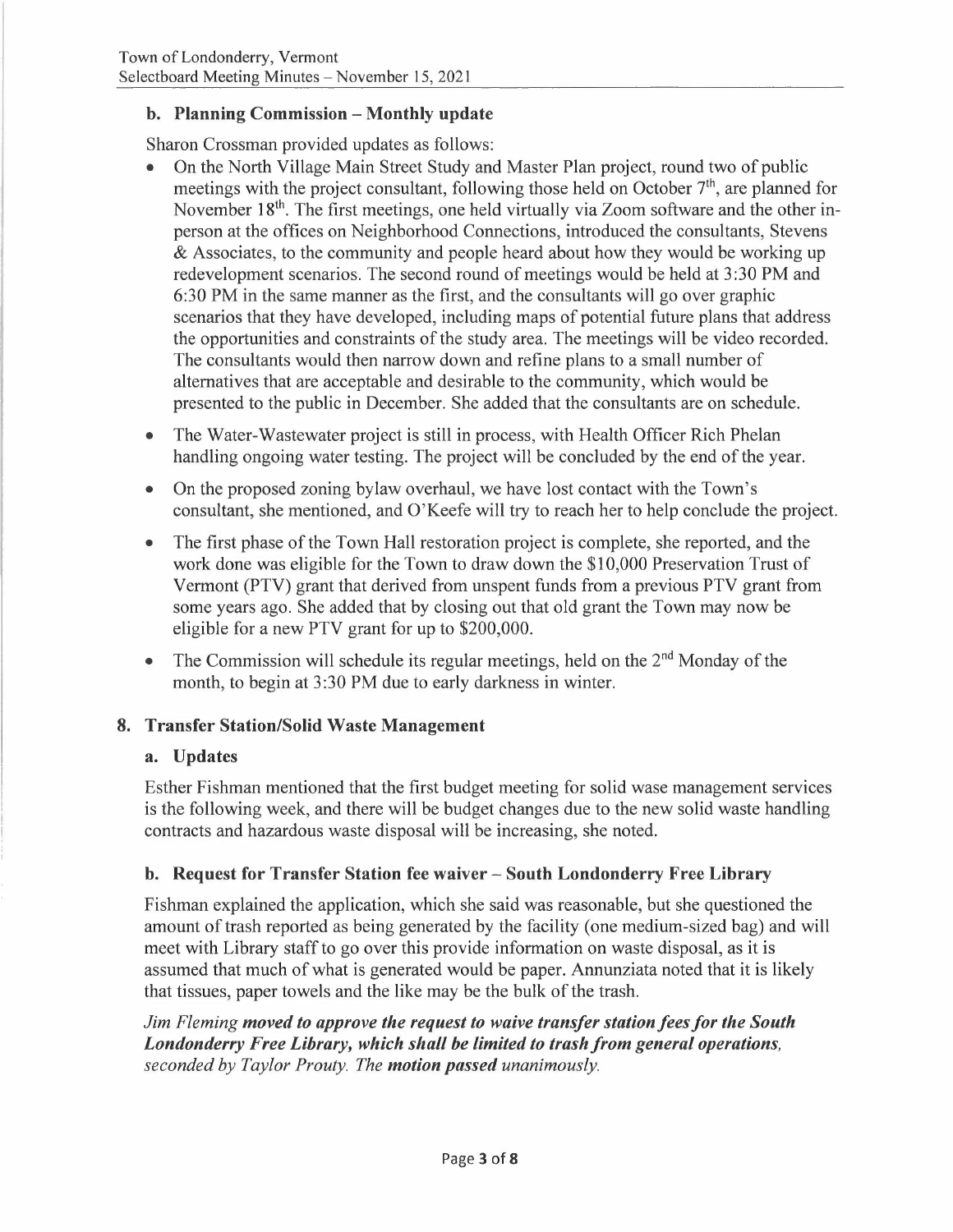#### **9. Roads and Bridges**

### **a. Updates**

Prouty mentioned that new Road Crew member Austin Morse started that day and that the crew is out salting due to weather conditions.

### **b. Approve Letter of Intent - FY2022 Municipal Roads Grants-in-Aid Equipment Program**

O'Keefe described this program, whereby the Town can be reimbursed for 80% of the cost of equipment that will support Municipal Roads General Permit implementation, and Road Foreman Josh Dryden suggested that the Town request funding for a plate compactor for culvert installation. The grant guidelines indicated an estimated cost of \$4,000 for this item, which would require an \$800 contribution from the Town. It was noted that the Town at present must rent this item when necessary. Also considered was a haybale shredder.

He also mentioned that if this grant had become available earlier in the year the Town could have paid for the blower attachment to the new tractor, which cost \$5,500.

There was discussion about road improvement projects and the option in some instances to hire a contractor to do the work.

*Taylor Prouty moved to seek funding through the VTrans FY2022 Grant-in-Aid Equipment Program/or a Plate Compactor, and authorize the Selectboard Chair to execute the required Letter of Intent on behalf of the Town, and the Town Administrator to execute any necessary grant-related documents thereafter, seconded by Jim Fleming. The motion passed unanimously.* 

### **c. Authorize letter of support for FY2022 Transportation Alternatives Grant - Spring Hill Road**

O'Keefe again mentioned that the Town's application for funding for the replacement of culvert #12 on Spring Hill Road under the Municipal Highway & Stormwater Mitigation Program was not approved. He reminded the Board members that the original project was an in-kind culvert replacement for which the Town had received a \$175,000 VTrans Structures grant, but after further review by the Town's engineer, it was determined that a bridge would be necessary due to site constraints, costing approximately \$500,000.

He briefed the Board on the VTrans Transportation Alternatives Program, which could help the Town to afford this stormwater management project. The culvert size, location and condition create significant restrictions during high water events causing streambank erosion, highway runoff and debris blockage on a consistent basis, which negatively impacts downstream water quality. He noted that the application process requires a letter of support from the Board and from the Windham Regional Commission.

The Board requested public comment and questions on the proposed project. None was received.

*Jim Fleming moved to authorize the Selectboard Chair or Vice Chair to sign a letter of support for the Town's application for maximum funding under the FY2022 Transportation Alternatives Program for the replacement of culvert* #12 on Spring Hill *Road at Eddy Brook, which shall reference local matching funds and commit to future*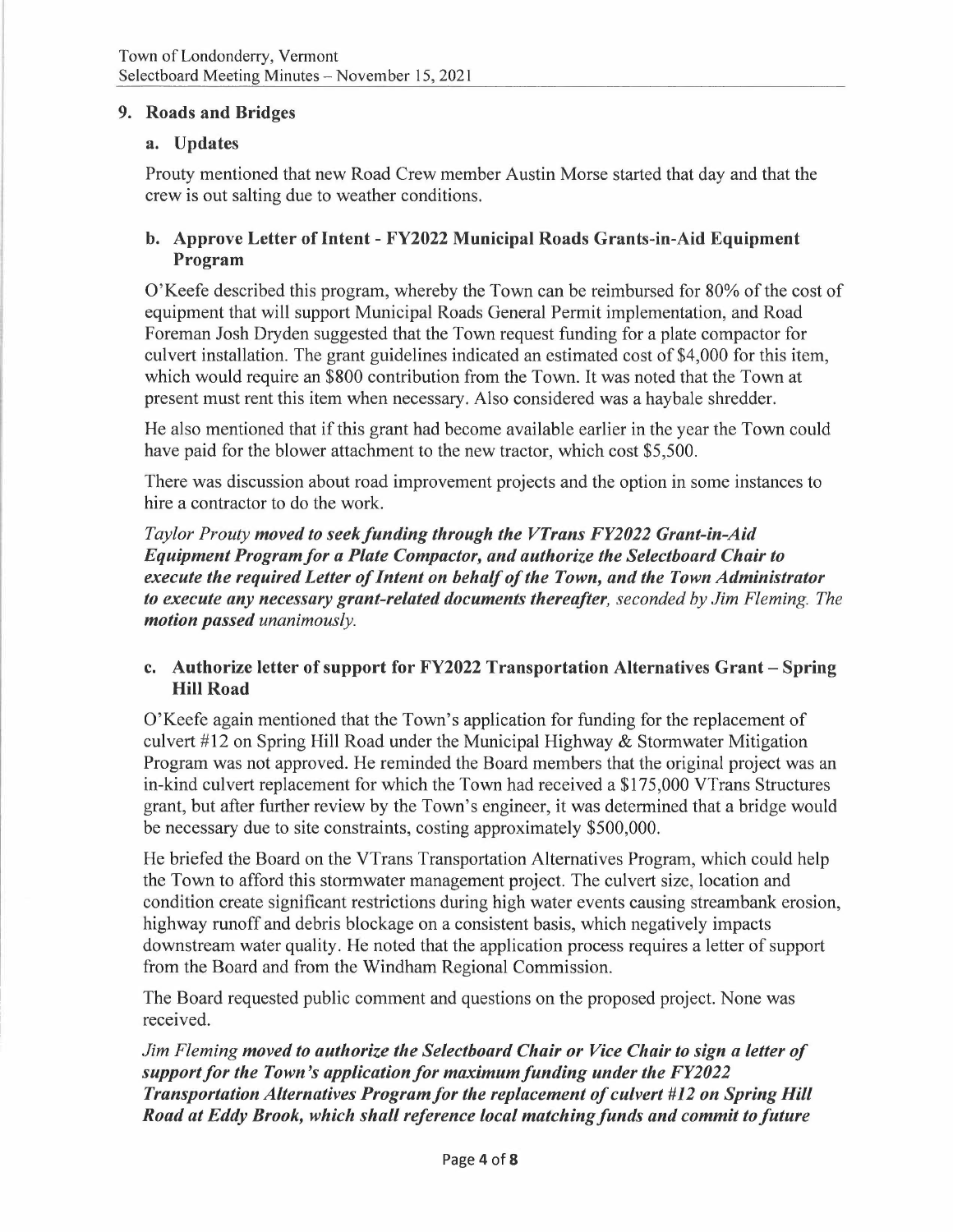*maintenance responsibility for the proposed new bridge, seconded by Taylor Prouty. The motion passed unanimously.* 

# **d. Discuss disposal of surplus Town vehicles & equipment**

O'Keefe mentioned that the online auction for surplus vehicles, equipment and materials wraps up at the end of the week, and the Town has the option ofrejecting bids if deemed too low, and O'Keefe asked the Board if there were any items for which a minimum final bid should be established. He added that the total amount of bids so far is \$8,261, and estimated that the total would be over \$10,000 when over.

It was noted that some items, while presently having low bid values, will cost the Town money to dispose of them, so even low bids would be acceptable, and the need to clear the cold storage barn for other purposes was value to the Highway Department. There was discussion about the history of the fire truck, which at that time stood with a bid of \$860. O'Keefe stated that the Town had spent approximately \$700 to get the fire truck road worthy, so it is hoped that the Town would get at least that amount. It was acknowledged that in all likelihood bids would come in close to the ending of the auction. O'Keefe recommended not establishing a minimum on any of the sale items.

It was the consensus of the Board not to set any minimum sale prices, and O'Keefe stated that he would therefor accept all bids on behalf of the Town after the auction closes.

# **10. Old Business**

# **a. Discussion of use of funds from the American Rescue Plan Act (ARP A)**

The Board briefly discussed a request for \$10,000 of ARPA funding from Mike and Tammy's Main Street Market and Deli, and it was noted that the business was open throughout the pandemic and provided an important service to the community.

O'Keefe mentioned that all ARP A requests so far and program resources are available to the Board on the Town's shared drive. He suggested that the Board should begin to think about what process the Board wishes to go through for solicitation, evaluation and decision making with regard to ARPA funds.

Prouty expressed his hope that the Board would continue to get requests such as this from Mike and Tammy's, and Annunziata mentioned that he has encouraged others to look into eligibility for this funding. There was discussion about getting the word out to the community.

# **b. Review bids and award contract for Pingree Park & Town Hall winter maintenance services**

O'Keefe provided the two bids received in response to the Invitation to Bid for this service, which is for a 2-year contract. Bids were received from two local vendors as follows:

| Bidder #1              | Location     | Winter 2021-22   | Winter 2022-23   |
|------------------------|--------------|------------------|------------------|
| Dryden's Outdoor, Inc. | Pingree Park | $$1,200$ /season | $$1,300$ /season |
|                        | Town Hall    | \$50/event       | \$60/event       |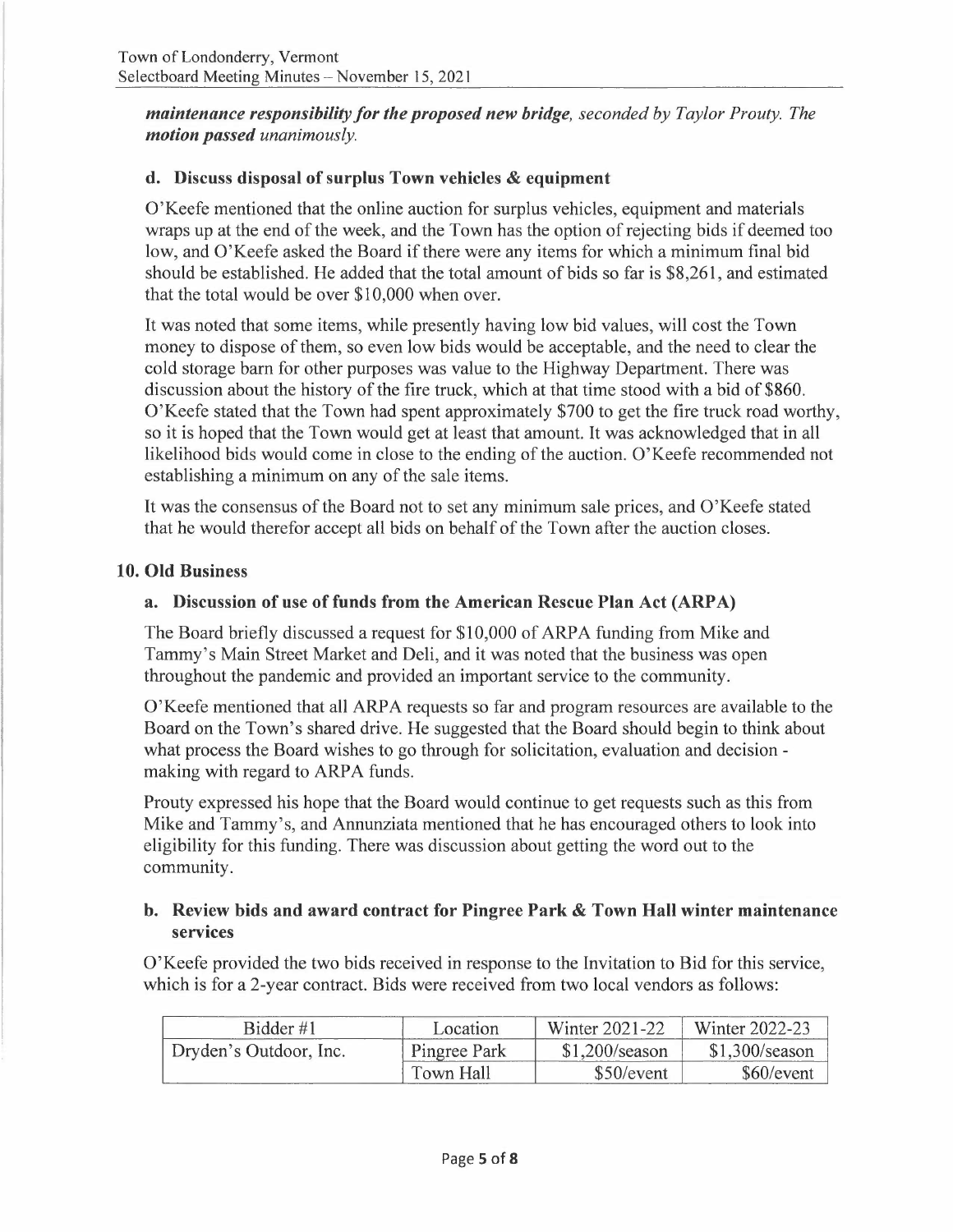| Bidder #2                   | Location     | Winter 2021-22 | Winter 2022-23       |
|-----------------------------|--------------|----------------|----------------------|
| Alberti Landscape & Constr. | Pingree Park | \$3,360/year   | $$3,528/\text{year}$ |
|                             | Town Hall    | \$40/event     | \$42/event           |

O'Keefe noted that the Parks Board recommended hiring Dryden's Outdoor, Inc.

*Jim Fleming moved to 1) accept the bid from Dryden's Outdoor, Inc. for winter plowing and sanding of Pingree Park and the Town Hall and 2) authorize the Town Administrator to enter into a contract agreement for these services on behalf of the Town, seconded by Taylor Prouty. The motion passed unanimously.* 

# **c. Town Office Renovation Project - Discuss bond vote**

O'Keefe brought up the bond vote for renovations of the Town Office, which was last put on hold on 12/7/2020 due to COVID-19 pandemic concerns, and stated that if the Board wished to pursue the bond at the annual Town Meeting in March, the time to begin consideration is now due to bond sequence requirements. He mentioned that the Planning Commission, given its history of advancing this project, discussed this at its most recent meeting and recommended proceeding with the bond vote.

O'Keefe noted the great amount of uncertainty and volatility with the construction industry that remains, and that the Town's engineering consultant, while not having completed a revised project budget, estimates construction costs would escalate by 50%. He added that the original estimate for construction was \$825,000, and with professional costs the project was originally pegged at approximately \$950,000. But the project cost is likely in the range of \$1.3 million at this time, he added, but that there are some elements of the project that can be paid from other sources such as grants to bring the bonding amount in at a lower figure.

It was the consensus of the Board to wait until the entire Board was together to make this decision. O'Keefe was asked to determine how long after a bond vote, if successful, the Town must exercise the bond.

The Board discussed the possibility of using existing building reserve funds to address some immediate building repair and cleanup needs.

# **d. Platt Elevation Project - 3rd Extension of Memorandum of Understanding**

O'Keefe distributed to the Board a letter received that day from Tom Platt requesting an extension of the Memorandum of Understanding (MOU) to April 30, 2022, noting several unfinished items for the building elevation project at 2152 North Main Street. O'Keefe pointed out that several of the items were not covered by the State-funded project and not included in the approved scope of work. He added the existing MOU expires at the end of the month, as does the construction contract, and noted that the Town to date has expended approximately \$104,000.

The State of Vermont had a target completion date of 11/30/2021 for the project, O'Keefe mentioned, but with so many fits and starts, having much to do with pandemic-related impacts with the construction industry, the project will clearly extend past that date. He noted difficulties working with the contractor. Fleming mentioned that the Platts have found a new electrician.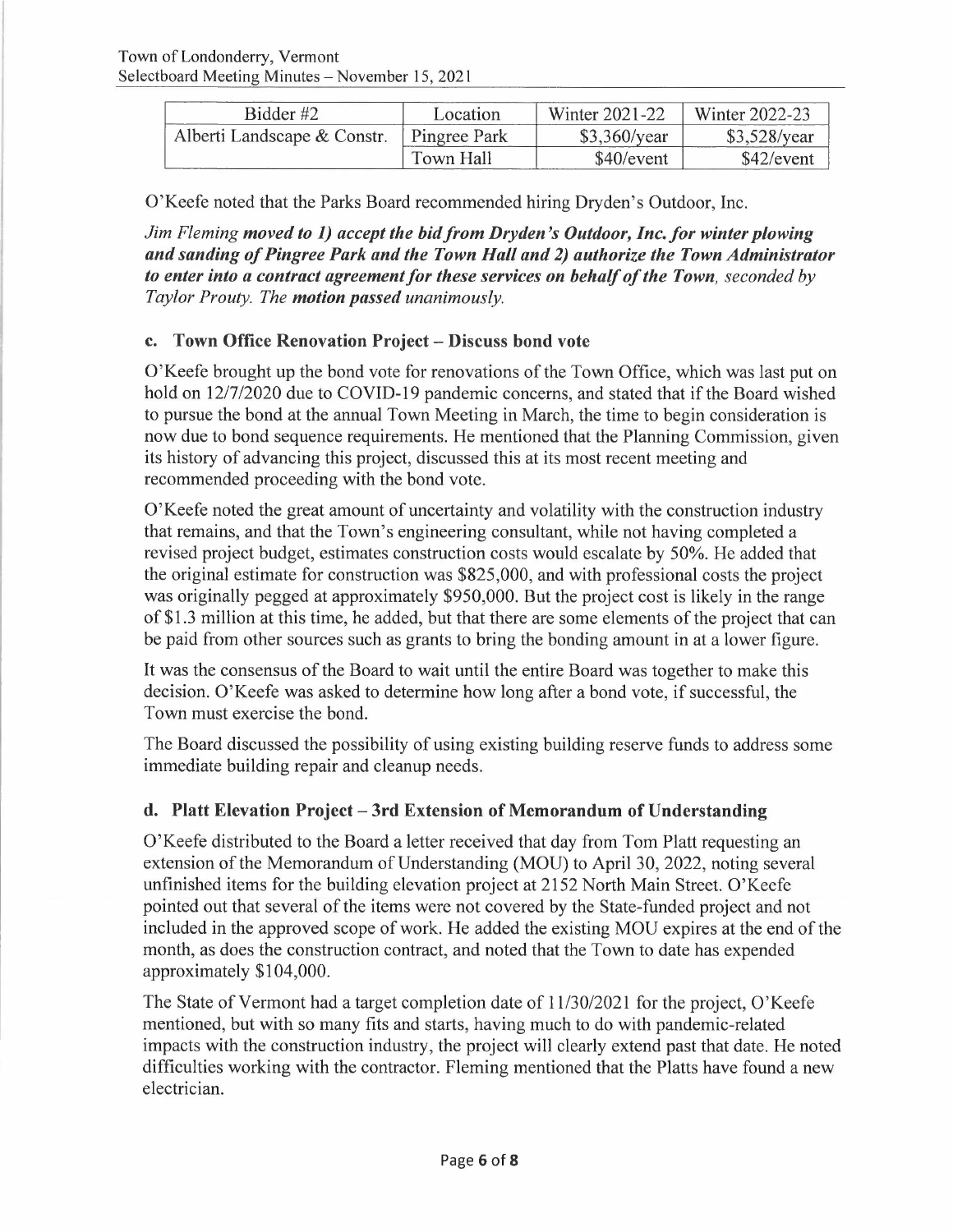The work needed to finish the project was discussed, which included work not part of the approved work scope. It was generally agreed that using non-approved work to justify a long extension was invalid, and that a shorter timeframe was more appropriate for the contractor to address project-required work. O'Keefe recommended that an extension to February 28, 2022 would be appropriate.

He mentioned that the property owners were likely to seek an increase in the overall project scope of work and overall project cost. He added that there may be a future project extension if these increases are approved.

*Taylor Prouty moved to extend the effective end date of the March 2, 2020 Amended Memorandum of Understanding between the Town and Thomas and Judith Platt related*  to the Platt's property at 2152 North Main Street, from November 30, 2021 to February 28, *2022, and to authorize the Town Administrator or Selectboard Chair to execute an acknowledgement on the document on behalf of the Town. The Board previously approved an extension on October 4, 2021, seconded by Vincent Annunziata. The motion passed unanimously.* 

# **e. Platt Elevation Project - 3rd Extension of Construction Contract**

O'Keefe mentioned that the Town just received a bill for over \$7,000, but not everything specified in the invoice is an eligible cost.

*Taylor Prouty <i>moved to extend the term of the May 10, 2021 Contract for Services between**Taylor Prouty <b><i>moved to extend the term of the May 10, 2021 Contract for Services between the Town and Derry Downtown Limited/or the elevation of the building located at 2152 North Main Street to February 28, 2022, and to authorize the Town Administrator to execute any formal documents on behalf of the Town related to this action. The Board previously approved an extension on October 4, 2021, seconded by Jim Fleming. The motion passed unanimously.* 

# **f. Consider amendment to contract for Williams Dam Study**

O'Keefe noted that the contract with consultant engineer DuBois & King, Inc., as authorized by the Board on 10/4/2021, was been signed. After further discussion with the consultant and those assisting O'Keefe with the project, it is considered best practice to conduct soil and silt testing to determine if there are hazardous materials present, which would greatly affect the cost of one or more of the alternatives. He recommended increasing the project budget from \$45,000 to the \$50,000 approved by the Voters to accommodate this work, which is approximately \$1,500 per sample.

O'Keefe mentioned that the ANR-DEC River Coordinator Todd Menees has volunteered to assist the Town with the project.

*Jim Fleming moved, with regard to the Town's service contract with DuBois* & *King to provide consultant services for the Williams Dam Study, to authorize the Town Administrator to execute an amendment that expands the scope of work to include silt and soil sampling, and increases the overall project budget to a maximum of \$50,000, the amount authorized by the Voters at the 2021 Annual Town Meeting, seconded by Taylor Prouty. The motion passed unanimously.*